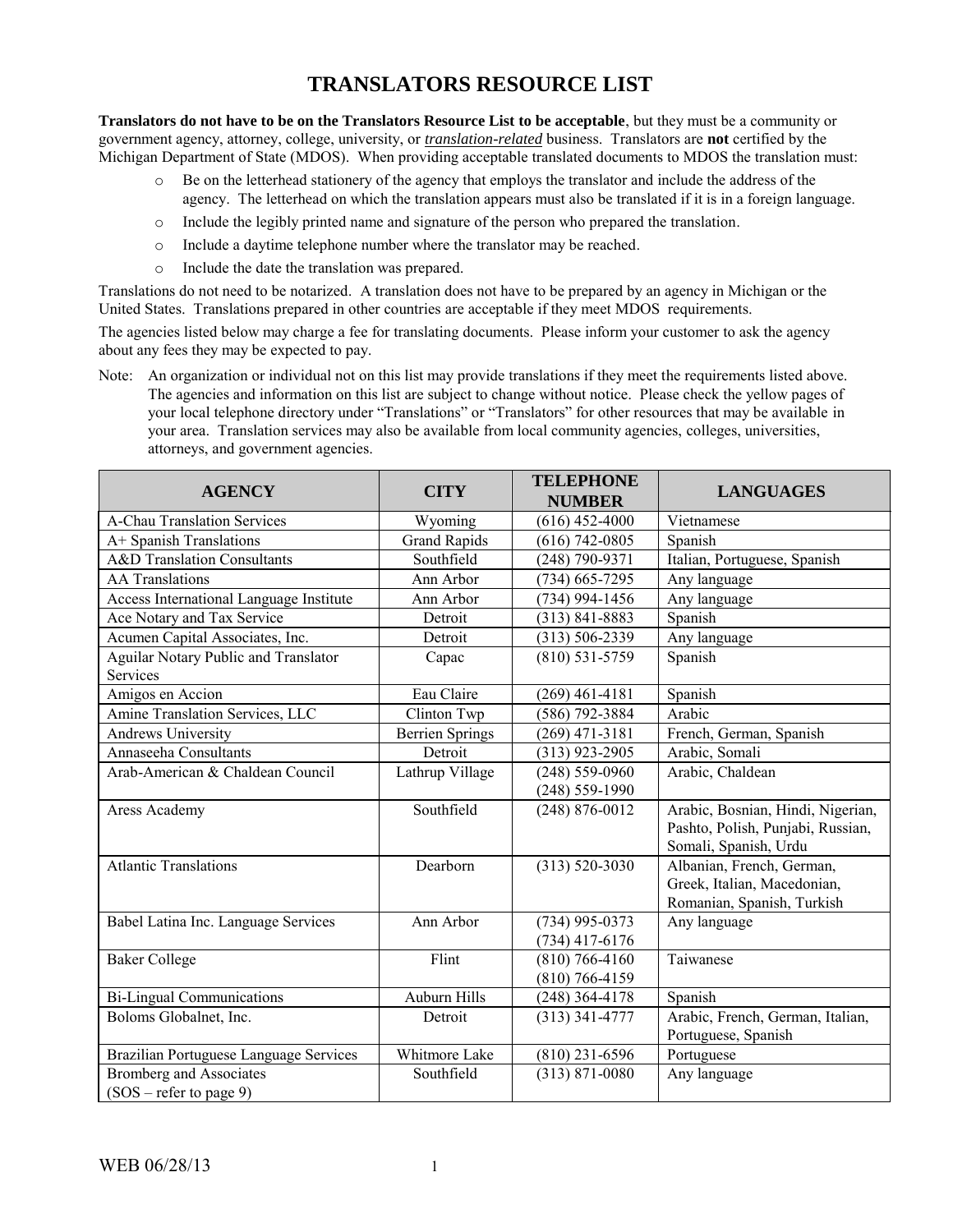| <b>AGENCY</b>                                             | <b>CITY</b>             | <b>TELEPHONE</b><br><b>NUMBER</b>    | <b>LANGUAGES</b>                                                                                           |
|-----------------------------------------------------------|-------------------------|--------------------------------------|------------------------------------------------------------------------------------------------------------|
| <b>CALL Immigration Services</b>                          | <b>Grand Rapids</b>     | $(616)$ 452-2433                     | Bosnian (Serbo-Croatian),<br>French, Italian, Russian, Spanish,<br>Vietnamese                              |
| Catholic Charities of Lenawee                             | Adrian                  | $(517)$ 263-4681                     | Spanish                                                                                                    |
| Catholic Human Development Outreach                       | <b>Grand Rapids</b>     | $(616)$ 248-3030                     | Bosnian (Serbo-Croatian),<br>French, Spanish, Vietnamese                                                   |
| Catholic Social Services of Oakland                       | Pontiac                 | $(248)$ 338-4250                     | Spanish                                                                                                    |
| Centro Hispano                                            | Waterford               | $(248)$ 618-9273                     | Spanish                                                                                                    |
| Coin a Phrase Language Services                           | Livonia                 | $(734)$ 968-8264                     | French                                                                                                     |
| Comisal, LLC                                              | Ann Arbor               | $(734)$ 971-0805                     | Spanish                                                                                                    |
| Connie's Translating Service                              | Hartford                | $(269)$ 424-9952                     | Spanish                                                                                                    |
| Cristo Rey Community Center                               | Lansing                 | $(517)$ 372-4700                     | Spanish                                                                                                    |
| <b>Crusecom Technology Consultants</b>                    | Oscoda                  | (989) 739-5070                       | Arabic, Spanish                                                                                            |
| D's Translating Service                                   | Muskegon                | $(231)$ 206-0064                     | Spanish                                                                                                    |
| Danka International                                       | Hamtramck               | $(313) 871 - 0080$<br>1 pm - 9 pm    | Any language                                                                                               |
| Devonshire Productions                                    | West Bloomfield         | $(248)$ 910-1655                     | Spanish                                                                                                    |
| Diaspora Services                                         | Livonia                 | $(313) 506 - 5065$                   | French, Italian, Moldavian,<br>Romanian                                                                    |
| Diocese of Saginaw Hispanic Ministries<br>Cultural Center | Saginaw                 | (989) 797-6646                       | Spanish                                                                                                    |
| Direct immigration and Translation                        | Lathrup Village         | $(248)$ 395-2278                     | Arabic                                                                                                     |
| Services                                                  |                         | $(278)$ 395-2279                     |                                                                                                            |
|                                                           |                         | $(278) 736 - 3038$                   |                                                                                                            |
| Diversified Graphix                                       | Troy                    | $(248) 879 - 6702$                   | Portuguese                                                                                                 |
| Eastern Michigan University                               | Ypsilanti               | $(734)$ 487-0130                     | French, German, Japanese,<br>Spanish                                                                       |
| El Centro of Bethany Christian Services                   | Holland                 | $(616)$ 396-3391                     | Spanish                                                                                                    |
| Encouraging Words International                           | <b>Grand Rapids</b>     | $(616)$ 363-5993                     | Bosnian (Serbo-Croatian),<br>Chinese, Czech, French, German,<br>Italian, Spanish, Ukrainian,<br>Vietnamese |
| <b>ENLACES</b>                                            | Kalamazoo               | $(269) 553 - 3304$                   | Arabic, French, Italian,                                                                                   |
|                                                           |                         | $(269) 599 - 2653$                   | Portuguese, Spanish                                                                                        |
| Erbach & Associates                                       | Norton Shores           | $(231) 798 - 4903$                   | Spanish                                                                                                    |
| <b>Espanol Translations</b>                               | <b>Grand Rapids</b>     | $(616)$ 451-6777                     | Spanish                                                                                                    |
| Executive Language Services, Inc.                         | Southfield              | $(248)$ 357-0625                     | Any language                                                                                               |
| Ferris State University                                   | <b>Big Rapids</b>       | $(231) 591 - 3988$                   | French, German, Spanish                                                                                    |
| Forefront Corporation                                     | Ann Arbor               | $(248)$ 705-2605                     | Dutch, French, German                                                                                      |
| <b>German Communications</b>                              | Auburn Hills            | $(248)$ 377-4306                     | German                                                                                                     |
| German-English-Translations-Services<br><b>LLC</b>        | Rochester Hills         | $(248)$ 613-0427                     | German                                                                                                     |
| Global ATR, Inc.                                          | <b>Sterling Heights</b> | $(586)$ 795-8100                     | Any language                                                                                               |
| Global Image Network                                      | Lansing                 | $(517)$ 337-2700                     | Arabic, Chinese, Dutch, French,<br>German, Japanese, Korean,<br>Portuguese, Somali, Spanish,<br>Urdu       |
| Global Language Links, LLC                                | Troy                    | $(248) 632 - 6446$                   | Any language                                                                                               |
| Good Samaritan Baptist Church                             | Lawrence                | $(269)$ 427-0110                     | Spanish                                                                                                    |
| Groeneveld Productions & Translations                     | Madison, WI             | $(608)$ 231-9985<br>$(608)$ 239-3233 | Dutch, Flemish                                                                                             |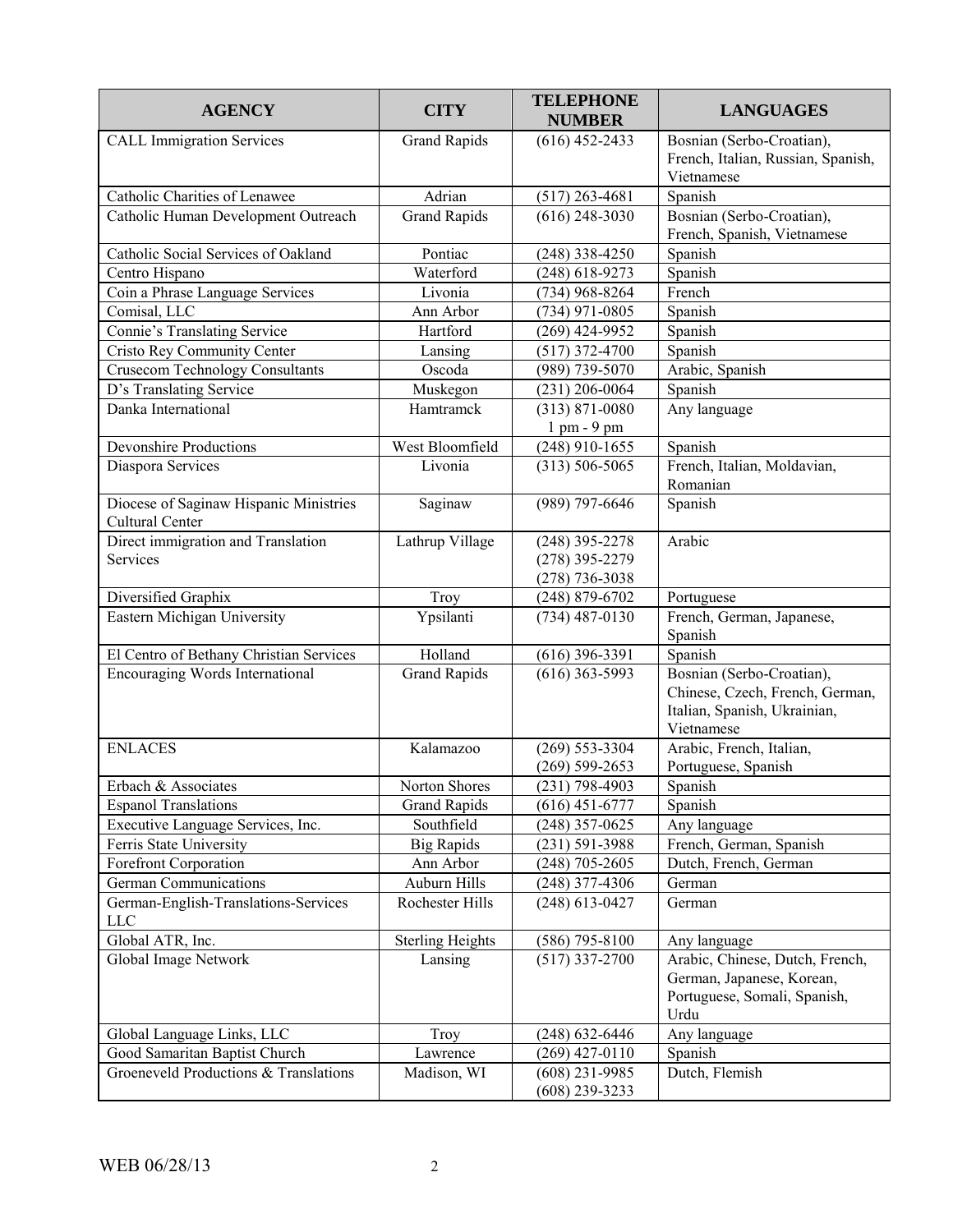| <b>AGENCY</b>                                      | <b>CITY</b>                 | <b>TELEPHONE</b><br><b>NUMBER</b>      | <b>LANGUAGES</b>                                                                                                                                                                            |
|----------------------------------------------------|-----------------------------|----------------------------------------|---------------------------------------------------------------------------------------------------------------------------------------------------------------------------------------------|
| Hillsdale College                                  | Hillsdale                   | $(517)$ 437-7341                       | French, German, Spanish                                                                                                                                                                     |
| Hispanic American Council                          | Kalamazoo                   | $(269)$ 385-6279                       | Spanish                                                                                                                                                                                     |
| Hispanic Center of Western Michigan                | <b>Grand Rapids</b>         | $(616) 742 - 0200$                     | Spanish                                                                                                                                                                                     |
| Hispanic Services                                  | <b>Imlay City</b>           | $(810)$ 724-3665                       | Spanish                                                                                                                                                                                     |
| Hispanic Technology Community Center               | Flint                       | $(810)$ 424-3760                       | Spanish                                                                                                                                                                                     |
| Horizon Solutions3, Inc.                           | <b>Sterling Heights</b>     | $(586)$ 978-8333                       | Albanian, Arabic, Bosnian,<br>Chaldean, Filipino, French,<br>German, Italian, Japanese,<br>Korean, Macedonian, Polish,<br>Romanian, Spanish, Turkish                                        |
| Interactive Designs for Translation &              | East Lansing                | $(517) 575 - 8878$                     | Chinese                                                                                                                                                                                     |
| Instruction                                        |                             | $(517)$ 337-4486                       |                                                                                                                                                                                             |
| <b>International Institute</b>                     | Flint                       | $(810)$ 767-0720                       | Any language                                                                                                                                                                                |
| <b>International Translating Bureau</b>            | Southfield                  | $(248) 559 - 1677$                     | Any language                                                                                                                                                                                |
| <b>International Translation Services</b>          | Dearborn                    | $(313) 563 - 7850$                     | Bosnian (Serbo-Croatian),<br>Croatian, Macedonian, Serbian                                                                                                                                  |
| <b>International Translations &amp; Services</b>   | <b>Sterling Heights</b>     | $(586)$ 202-0512<br>$(586)$ 726-7564   | Albanian, Italian, Polish, Russian,<br>Spanish                                                                                                                                              |
| Interpress, Inc.                                   | Detroit and<br>Harper Woods | $(313)$ 365-4547                       | Albanian, Arabic, Bosnian<br>(Serbo-Croatian), Czech, French,<br>German, Italian, Japanese,<br>Lithuanian, Mandarin, Polish,<br>Russian, Slovak, Spanish,<br>Ukrainian                      |
| Interpreter/Translator Services, Inc.              | Grosse Pointe<br>Park       | $(313)$ 331-4285<br>$(313) 821 - 5521$ | Albanian, Arabic, Bosnian<br>(Serbo-Croatian), Chinese, Czech,<br>French, German, Hindi, Italian,<br>Japanese, Macedonian, Polish,<br>Portuguese, Romanian, Russian,<br>Spanish, Vietnamese |
| J & A Services                                     | Holland                     | $(616)$ 796-8300                       | Spanish                                                                                                                                                                                     |
| J & M Service                                      | Westland                    | (734) 522-4524                         | Spanish                                                                                                                                                                                     |
| J & S Translations                                 | Belleville                  | $(734) 796 - 0310$                     | Spanish                                                                                                                                                                                     |
| Kalamazoo Valley Community College                 | Kalamazoo                   | $(269)$ 488-4236                       | French, Spanish                                                                                                                                                                             |
| Kan Group                                          | Detroit                     | $(313) 566 - 0546$                     | Any language                                                                                                                                                                                |
| <b>KNE Translating Services</b>                    | <b>Sterling Heights</b>     | $(586)$ 979-5229                       | Any language                                                                                                                                                                                |
| LA 6 Mini-Mart/ Notary/ Income Tax/<br>Translating | Muskegon                    | $(231) 722 - 7179$                     | Spanish                                                                                                                                                                                     |
| La Amistad Unida                                   | Saginaw                     | (989) 529-2272                         | Spanish                                                                                                                                                                                     |
| Lakeshore Latino Outreach Center, Inc.             | Holland                     | $(616)$ 499-4872                       | Spanish                                                                                                                                                                                     |
| LaOficina                                          | Detroit                     | $(313) 554 - 0060$                     | Arabic, French, German,<br>Portuguese, Spanish                                                                                                                                              |
| Language Center International                      | Southfield                  | $(248)$ 355-5506                       | Any language                                                                                                                                                                                |
| Language Experts                                   | Washington                  | $(586)$ 677-1096                       | French, Spanish                                                                                                                                                                             |
| Language Line Services                             | Monterey, CA                | $(877)$ 735-9770                       | Any language                                                                                                                                                                                |
| Language Services                                  | Petoskey                    | $(231)$ 439-5181                       | Spanish                                                                                                                                                                                     |
| Languages International                            | <b>Grand Rapids</b>         | $(616)$ 285-0005                       | Any language                                                                                                                                                                                |
| Lansing Catholic Social Services                   | Lansing                     | $(517)$ 484-1010                       | Arabic, Bosnian (Serbo-Croatian),<br>Somali, Spanish, Vietnamese                                                                                                                            |
| Lansing Somali Bantu Organization                  | Lansing                     | $(517)$ 484-5022                       | Bantu Chizigua, Burundi, Somali,<br>Swahili                                                                                                                                                 |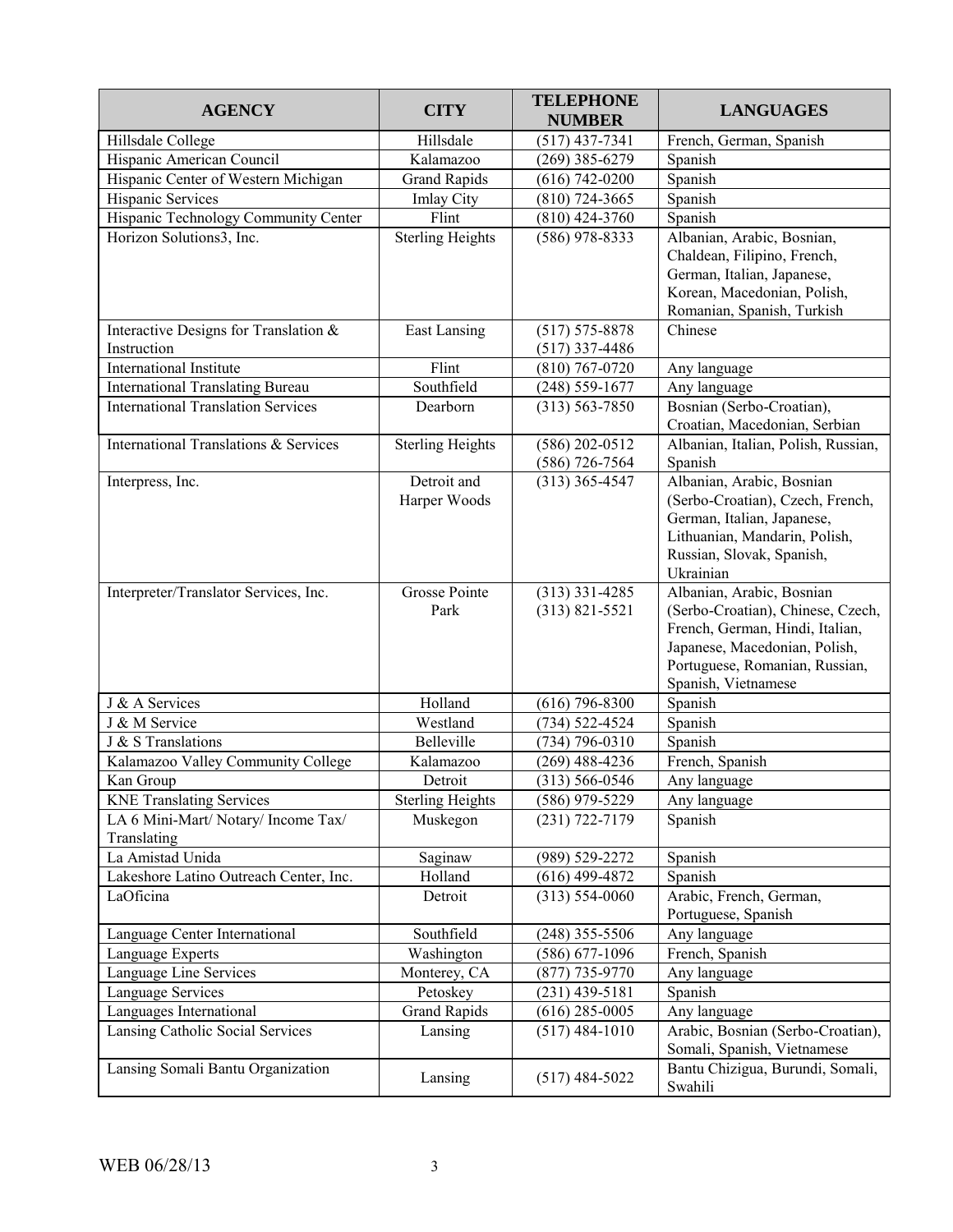| <b>AGENCY</b>                                                                                      | <b>CITY</b>         | <b>TELEPHONE</b><br><b>NUMBER</b>      | <b>LANGUAGES</b>                                                                                     |
|----------------------------------------------------------------------------------------------------|---------------------|----------------------------------------|------------------------------------------------------------------------------------------------------|
| Latin-Americans for Social and Economic<br>Development, Inc. (La Sed)<br>$(SOS - refer to page 9)$ | N/A                 | N/A                                    | N/A                                                                                                  |
| Latin Americans United for Progress, Inc.                                                          | Holland             | $(616)$ 392-5058                       | Spanish                                                                                              |
| <b>Liaison Linguistics</b>                                                                         | Wyoming             | $(616) 560 - 8492$                     | Arabic, Bosnian, Burmese,                                                                            |
|                                                                                                    |                     | $(616) 581 - 7356$                     | Spanish, Swahili, Vietnamese                                                                         |
|                                                                                                    |                     | $(616)$ 249-1696                       |                                                                                                      |
|                                                                                                    |                     | (888) 870-7943                         |                                                                                                      |
| Lingua Science                                                                                     | Ann Arbor           | $(734)$ 930-1553                       | Japanese                                                                                             |
| Linguistic Arete, LLC                                                                              | Lansing             | $(517)$ 214-1344                       | Burmese, French German, Italian,<br>Mandarin Chinese, Portuguese,<br>Russian, Spanish                |
| <b>Link Translations</b>                                                                           | New York, NY        | $(212) 697 - 0509$                     | Any language                                                                                         |
| Lost In Translation                                                                                | Hart                | $(231) 873 - 0809$                     | Spanish                                                                                              |
| Lutheran Social Services of Michigan                                                               | Southfield          | $(248)$ 423-2790                       | Albanian, Arabic, Bosnian<br>(Serbo-Croatian), Chaldean,<br>French, Romanian, Spanish,<br>Vietnamese |
| Marielas Bilingual Services                                                                        | Holland             | $(616)$ 283-1952                       | Spanish                                                                                              |
| MGR Translation (SOS - refer to page 9)                                                            | Hamtramck           | $(313) 673 - 9072$                     | Polish                                                                                               |
| Mi Reina, LLC                                                                                      | Milford             | $(248)$ 361-3979                       | Spanish                                                                                              |
| Michigan State University                                                                          | <b>East Lansing</b> | $(517)$ 353-0740                       | Arabic, Chinese, German,<br>Japanese, Russian, Swahili                                               |
|                                                                                                    |                     | $(517)$ 353-8351                       | French, Greek, Italian                                                                               |
|                                                                                                    |                     | $(517)$ 355-8350                       | Portuguese, Spanish                                                                                  |
| Monroe Community College                                                                           | Monroe              | $(734)$ 384-4153                       | French, German                                                                                       |
| Moore Interpreter, Inc.                                                                            | <b>Grand Rapids</b> | $(616)$ 247-4810                       | Creole, Spanish, Vietnamese                                                                          |
| <b>MRG</b> Translations                                                                            | Holland             | $(616)$ 392-5358                       | Spanish                                                                                              |
| <b>MTM</b> Translations                                                                            | Lake City           | $(231)$ 920-8345                       | Spanish                                                                                              |
| Multilingual Services                                                                              | <b>Walled Lake</b>  | $(248) 722 - 1471$<br>$(248)$ 960-0488 | Russian, Ukrainian                                                                                   |
| Musashi International, Inc.                                                                        | Southfield          | $(248)$ 358-1911                       | Japanese                                                                                             |
| New Vallarta Tax and Translation Services                                                          | Kalamazoo           | $(269)$ 385-2281                       | Spanish                                                                                              |
| Northern Michigan University                                                                       | Marquette           | $(906)$ 227-1000                       | Finnish, French, German,<br>Hebrew, Italian, Japanese,<br>Portuguese, Russian, Spanish               |
| <b>Olas Translations</b>                                                                           | Ann Arbor           | $(734)$ 213-5396                       | Spanish                                                                                              |
| Ole Servicios Latinoamericanos<br>Translation                                                      | Ypsilanti           | $(734) 528 - 1212$                     | Arabic, French, Italian,<br>Portuguese, Spanish, Swahili,<br>Turkish                                 |
| OmniCom International                                                                              | Kalamazoo           | $(269)$ 323-8887                       | Czech, French, German,<br>Hungarian, Polish, Slovak,<br>Spanish                                      |
| PALS International                                                                                 | Troy                | $(248)$ 362-2060                       | Any language                                                                                         |
| Persia House of Michigan                                                                           | West Bloomfield     | $(248)$ 302-1447                       | Farsi, Persian                                                                                       |
| <b>Pimentel Multiple Services</b>                                                                  | <b>Grand Rapids</b> | $(616)$ 475-0755                       | Spanish                                                                                              |
| Practicos                                                                                          | Hart                | $(231)$ 873-5900                       | Spanish                                                                                              |
| Pro-Tax & Notary - Translation Services                                                            | Holland             | $(616)$ 392-7603                       | Spanish                                                                                              |
| Professional Translation & Interpretation<br>Services                                              | Kalamazoo           | $(269)$ 324-4303                       | Spanish                                                                                              |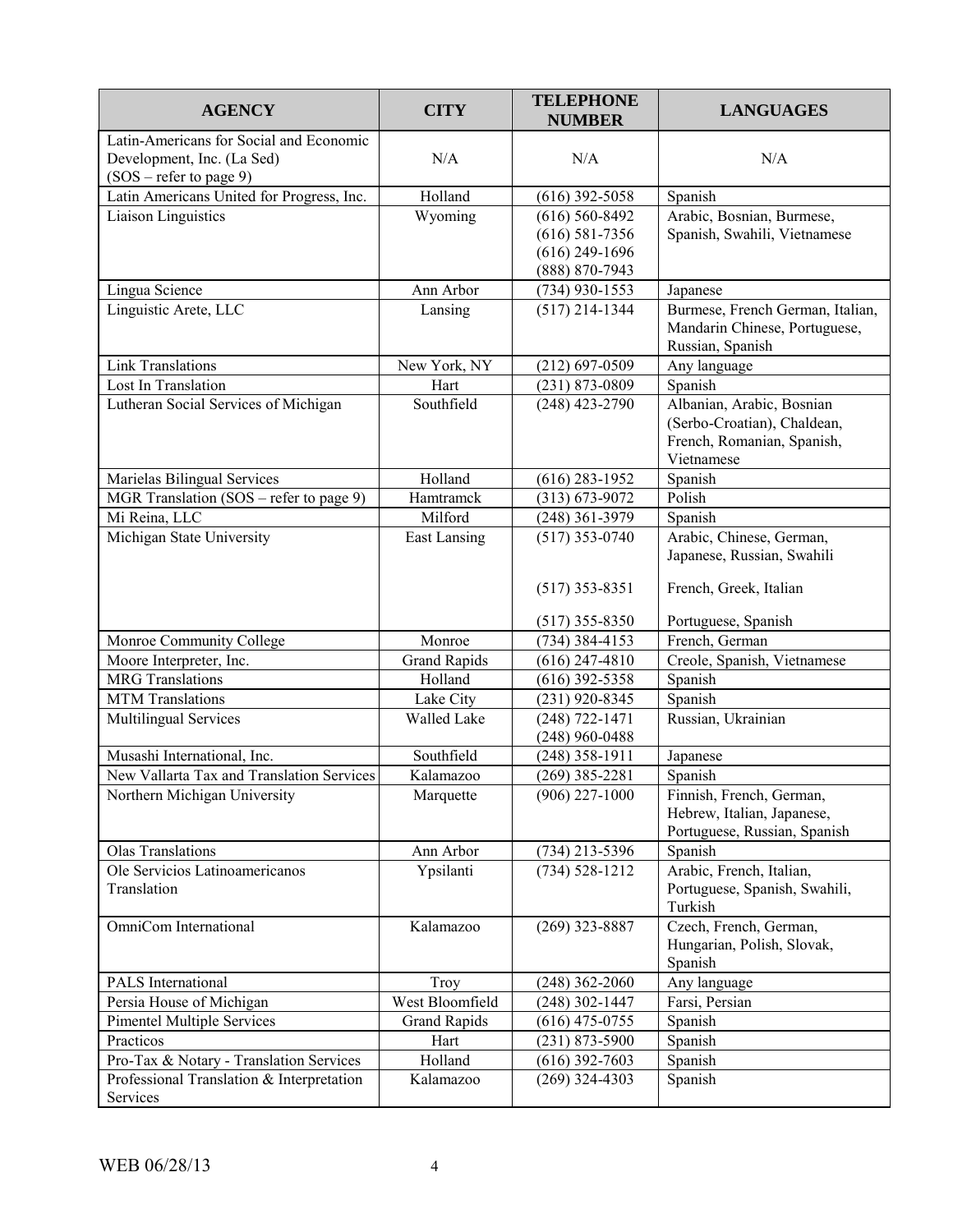| <b>AGENCY</b>                                                     | <b>CITY</b>             | <b>TELEPHONE</b><br><b>NUMBER</b>                          | <b>LANGUAGES</b>                                                                                                                            |
|-------------------------------------------------------------------|-------------------------|------------------------------------------------------------|---------------------------------------------------------------------------------------------------------------------------------------------|
| Rainbow Visa and Passport Services                                | Dearborn                | $(313) 582 - 3322$                                         | Arabic, Chaldean, French                                                                                                                    |
| <b>Rashmawi Translation Services</b>                              | Flint                   | $(810)$ 732-5955                                           | Arabic                                                                                                                                      |
| Richardson International                                          | West Bloomfield         | $(248) 865 - 5099$                                         | Chinese, Japanese                                                                                                                           |
| Rojas Translating Services                                        | Coldwater               | $(517)$ 278-4038                                           | Spanish                                                                                                                                     |
| Salman Translation & Immigration                                  | Dearborn                | $(313)$ 333-2421                                           | Arabic, French, German                                                                                                                      |
| Sanchez Income Tax & Translation<br><b>Services</b>               | <b>Grand Rapids</b>     | $(616)$ 248-3688                                           | Spanish                                                                                                                                     |
| <b>SCT Translation Service</b>                                    | Detroit                 | $(313) 841 - 4411$<br>$12$ pm $- 6:30$ pm                  | Spanish                                                                                                                                     |
| Servicio Latino                                                   | Williamsburg            | $(231)$ 267-5214                                           | Spanish                                                                                                                                     |
| Servicios Diversos, LLC                                           | Ann Arbor               | (734) 973-9824                                             | French, German, Italian,<br>Portuguese, Russian, Spanish,<br>Thai                                                                           |
| Spanish Language Services                                         | Hart                    | $(231) 873 - 8145$                                         | Spanish                                                                                                                                     |
| St. Clair County Community College                                | Port Huron              | $(810)$ 989-5578                                           | French, German, Spanish                                                                                                                     |
| St. Clement of Rome Catholic Church                               | Romeo                   | $(586)$ 752-9611                                           | Spanish                                                                                                                                     |
| Suzuki Myers & Associates                                         | Novi                    | $(248)$ 344-0909                                           | Japanese                                                                                                                                    |
| Trans-Type International                                          | Midland                 | $(989) 631 - 2424$                                         | Arabic, Chinese, French, German,<br>Italian, Korean, Spanish                                                                                |
| <b>Translation Consultants</b>                                    | Brownstown              | $(734) 783 - 0633$                                         | Romanian                                                                                                                                    |
| Translation International, Inc.                                   | Warren                  | $(586)$ 201-0502                                           | Hungarian, Romanian                                                                                                                         |
| <b>Translation Services of Muskegon County</b>                    | Muskegon                | $(231) 736 - 7776$                                         | Spanish                                                                                                                                     |
| <b>Translations Unlimited</b>                                     | <b>Grand Rapids</b>     | $(616)$ 942-5742                                           | Any language                                                                                                                                |
| <b>Trident Trade Group</b>                                        | Warren                  | $(586)$ 759-6563                                           | Russian, Ukrainian                                                                                                                          |
| Ukrainian Cultural Center                                         | Warren                  | $(586)$ 757-8130                                           | Russian, Ukrainian                                                                                                                          |
| University Translators Services LLC                               | Ann Arbor               | $(734)$ 665-7295                                           | Any language                                                                                                                                |
| <b>Verbum Translations</b>                                        | Troy                    | $(248)$ 224-8600                                           | French, German, Japanese,<br>Romanian, Spanish                                                                                              |
| Vital International Programs                                      | <b>Sterling Heights</b> | $(586)$ 795-2500<br>ext. 105                               | Any language                                                                                                                                |
| Voices Around the World                                           | Royal Oak               | $(248)$ 288-6440                                           | Albanian, Arabic, Bosnian<br>(Serbo-Croatian), Chinese,<br>French, German, Japanese,<br>Macedonian, Polish, Portuguese,<br>Russian, Spanish |
| <b>Washtenaw Community College</b>                                | Ann Arbor               | $(734)$ 973-3300                                           | French, German, Spanish                                                                                                                     |
| Wayne County Community College                                    | Detroit                 | $(313)$ 943-4000                                           | Arabic, Spanish                                                                                                                             |
| Weller Language Services                                          | Holland                 | $(616)$ 396-2201                                           | Spanish                                                                                                                                     |
| World of Immigration, Passport, Visas<br>and Translation Services | Dearborn Heights        | $(313)$ 406-5747                                           | Any language                                                                                                                                |
| WorldWide Translating/Interpreting<br>Service, Inc.               | <b>Sterling Heights</b> | $(313) 873 - 7905$<br>$(313)$ 345-2229<br>$(586)$ 795-0904 | Any language                                                                                                                                |